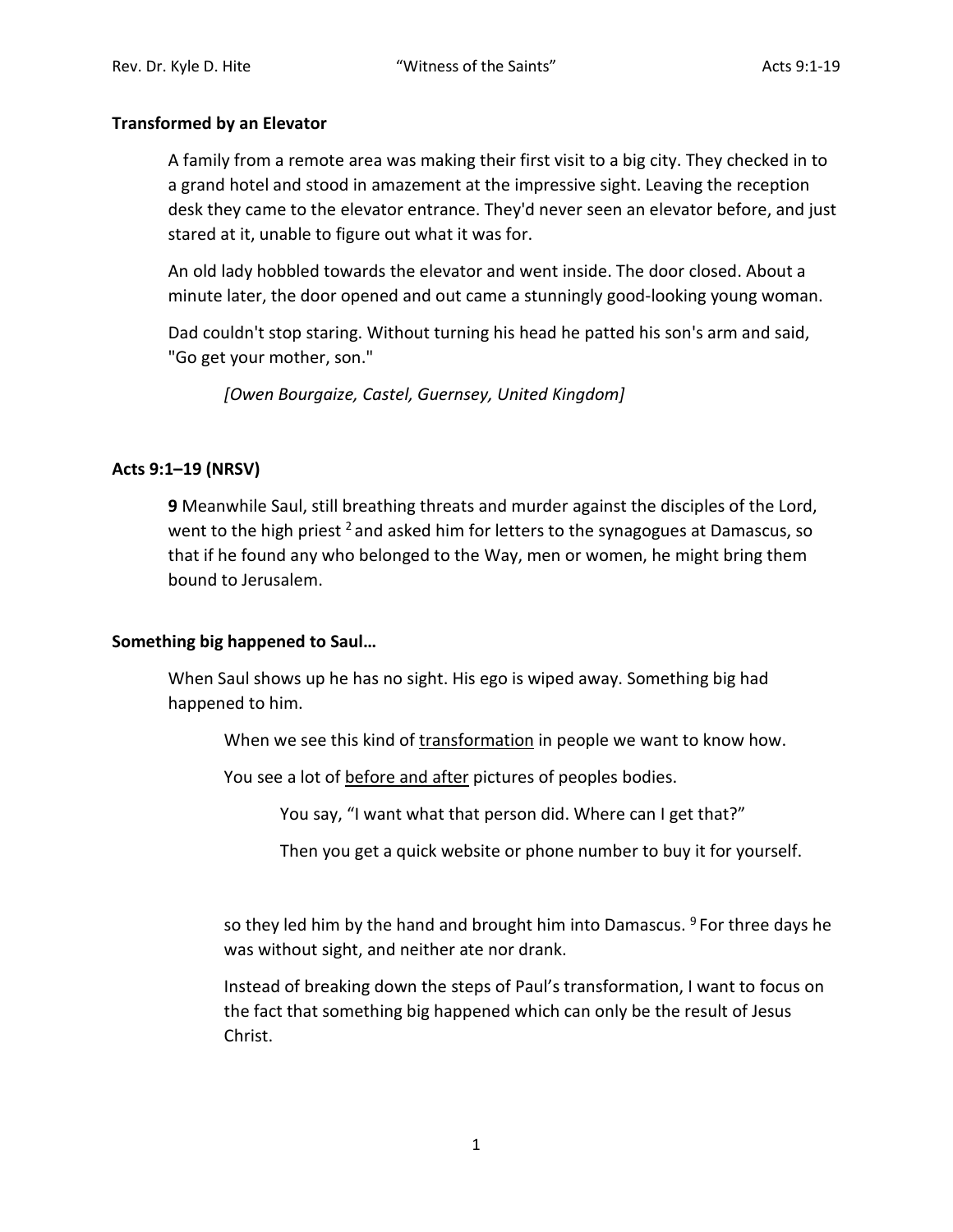Do you know people like this?

The person you knew, is not the person you see today.

# **Father tried to clothe a Ken doll.**

Men's transition to fathers

<sup>3</sup> Now as he was going along and approaching Damascus, suddenly a light from heaven flashed around him. <sup>4</sup> He fell to the ground and heard a voice saying to him, "Saul, Saul, why do you persecute me?" 5He asked, "Who are you, Lord?" The reply came, "I am Jesus, whom you are persecuting. <sup>6</sup> But get up and enter the city, and you will be told what you are to do." <sup>7</sup> The men who were traveling with him stood speechless because they heard the voice but saw no one. <sup>8</sup> Saul got up from the ground, and though his eyes were open, he could see nothing;

We have been exploring how to find Jesus in your life.

The final answer, is "in people whose lives have been impacted by God."

And in the good that comes out of them today.

Did you know that the good works you do, is a testament to the existence of God. When you help someone, serve someone, give sacrificially, you show that Jesus Christ is alive and living in you.

You may not be able to pull up a mathematical equation to show that God is real, but you can certainly prove it in the witness of the saints.

 $10$  Now there was a disciple in Damascus named Ananias. The Lord said to him in a vision, "Ananias." He answered, "Here I am, Lord." <sup>11</sup> The Lord said to him, "Get up and go to the street called Straight, and at the house of Judas look for a man of Tarsus named Saul.